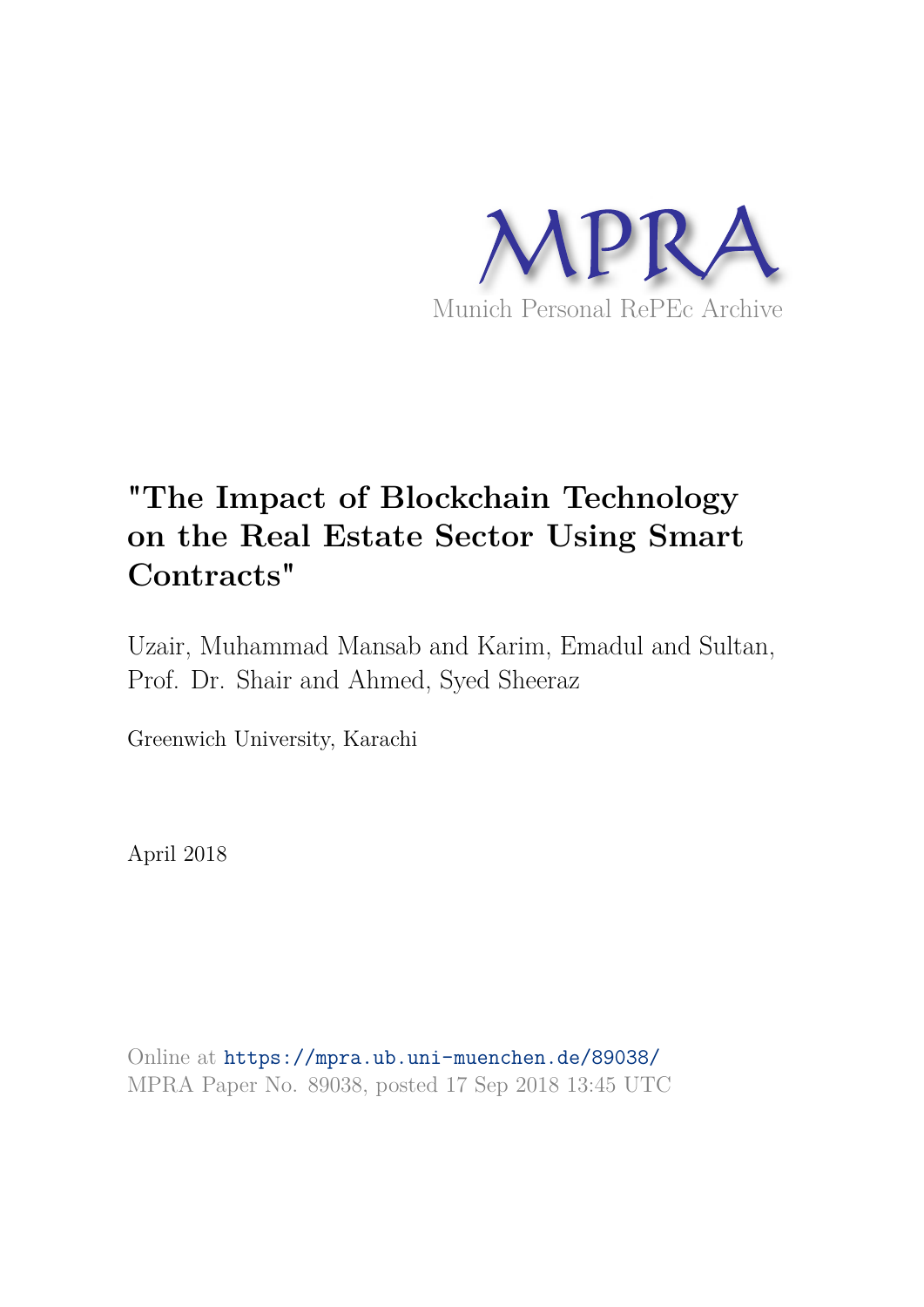# **"The Impact of Blockchain Technology on the Real Estate Sector Using Smart Contracts"**

# **Muhammad Mansab Uzair\*, Emadul Karim\*\*, Prof. Dr. Shair Sultan\*\*\* and Syed Sheeraz Ahmed\*\*\*\***

# **ABSTRACT**

*The block chain technology has been in the topic of much discussion due to its successful application in the crypto currency known as "Bitcoin" which has investment experts, economists, billion dollar financial institutes, big banks as well as governments taking sides on whether it should be legitimized and used as a currency or make it illegal to be used as a means of exchange. However, experts from different field like supply chain management and even from the medical field are more interested in how the block chain technology's decentralized record keeping and numerous other benefits can be of use to them in their fields of work. This study concentrates on the block chain being used for real estate record keeping, since most geography's have different procedures for record keeping, this study focuses on Defence Housing Authority in Karachi to check what the impact of applying the block chain technology to this area in Karachi would have on investors, real estate agents, residents and the government.*

**Keywords**: *Block chain, Real Estate, Karachi, Pakistan*

# **INTRODUCTION**

The real estate sector in Pakistan is one of the most lucrative industries in the world with returns growing higher every year, even considering the unstable political conditions that prevail over the country due to the abundant corruption among numerous sectors in the country. Real estate sector is no exception to this sad reality.

One of the main reasons for this corruption is the incorrect values of the real estate which are recorded as the government organizations which record land transactions of different areas of the country. This can be combatted with the correct recording of the value of these properties so that all parties are aware of the prices; this is where the block chain comes in.

The block chain is a distributed ledger for record keeping in which all the transactions can be viewed by anyone on the block chain and even observers from outside the block chain can view these transactions and their value. That means it's a technology which is formed around open data which is accessible to numerous users on the network and even to users who are not a part of the network making it much like a public market place, much more detailed than a stock market or a foreign exchange market.

One if the most commendable features of transacting on the block chain are that unlike traditional market places, theft can be avoided because in the open ledger system that the block chain employs, the ledger needs a form of identity to and from which the transactions take place. This identity id created in the form of a wallet for most applications with a unique identification code. Therefore, when transacting, the transactions are verified by users on the network and thus it is defined as a market place where parties who are exchanging assets can be verified (Malviya, 2015).

<sup>\*</sup>Student of Greenwich University, Karachi

<sup>\*\*</sup>Assistant Professor at Greenwich University, Karachi

<sup>\*\*\*</sup>Director Quality Enhancement cell (QEC), Greenwich University, Karachi

<sup>\*\*\*\*</sup>HOD, IT, Greenwich University, Karachi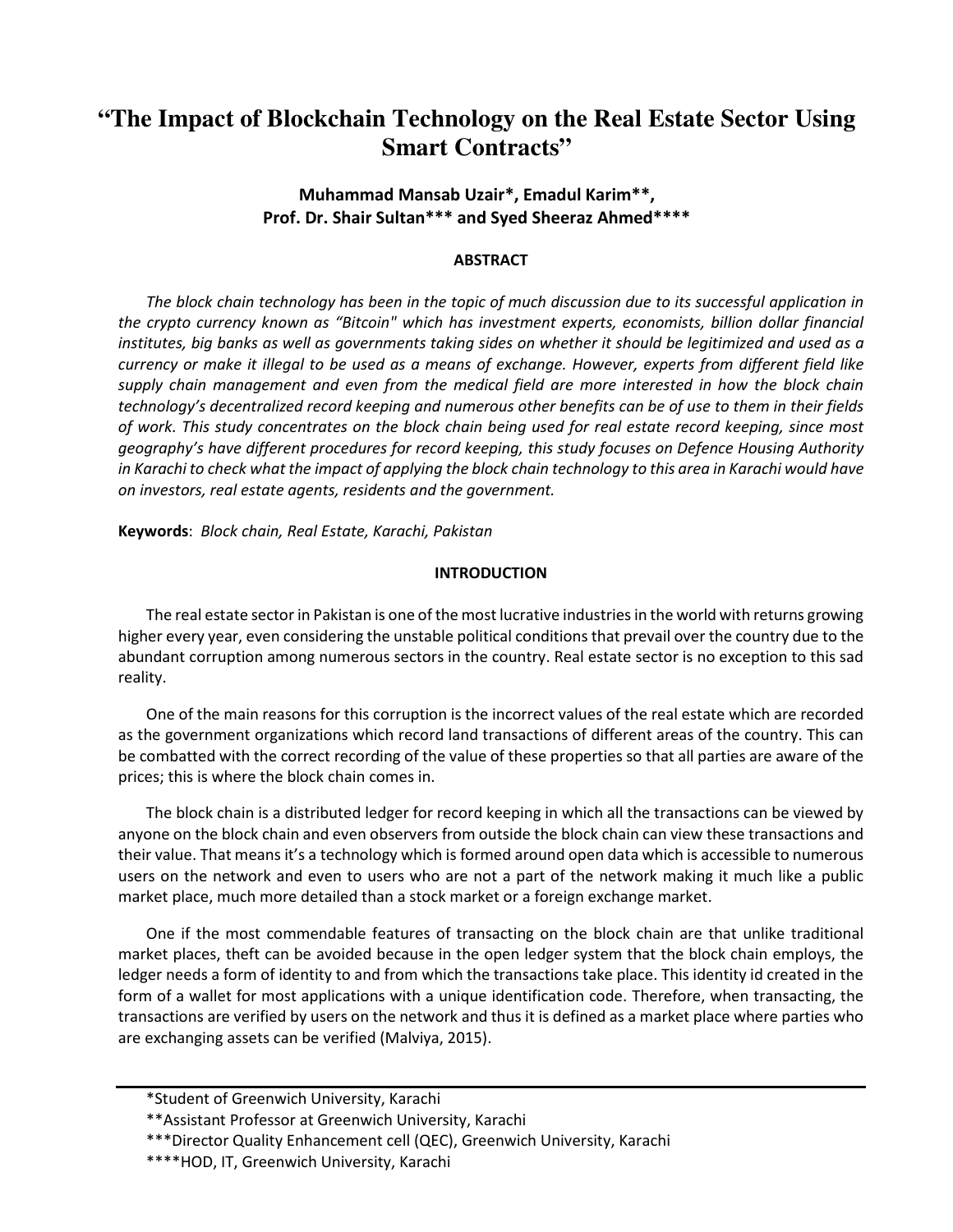Smart contracts are contracts which can be completed without any human interaction. It serves as an escrow but automated. This means that through smart contracts a person can exchange anything of value, be it real estate, shares of a company or any legal binding contract using a transparent process which is executed only when the conditions of the contract are met and all this without the services of a middle man.

This study investigates what the impact of the block chain technology would be, if it was used for recording data for real estate in Karachi, Pakistan. The technology employs the use of smart contracts to record similar data on block chains. This study will be checking if, for one, the new era technology can actually be applied to this profitable sector or not? Can it be applied in this particular country and city? How it would be done and what would be the impact of using this technology to record real estate transactions.

If this technology is applied to the real estate sector in Pakistan, it would not only create transparency in transactions but would also make commission-based businesses like real estate dealers in the country obsolete as they would not be needed in the process of buying and selling property. This would be beneficial for the parties conducting the actual transactions because they would not need to pay extra in the name of commission to these agents who introduce both parties and also conduct the necessary processes to get the documentation verified and signed by the parties involves in the transaction.

It is being applied in most developed countries in the world including the United States of America, Germany and even in India so that property valuation can be monitored by not only the government officials who are in charge of the sector but also by the buyers and sellers in the market, in other words, to create transparency amongst all parties involved in the transactions.

Therefore, the research questions are given as under:

#### **Research Questions:**

The main research questions were:

- 1. What is the impact of block chain using smart contracts on real estate?
- 2. What is the impact of block chain using smart contracts for consumers?
- 3. What is the impact of block chain using smart contracts on real estate dealers?

#### **Objectives of the study:**

This study was carried out under the following specific objectives:

- 1. To study the impact of block chain on real estate.
- 2. To study the impact of block chain using smart contracts on real estate.

#### **Hypotheses:**

- $H_1$ : Block chain using smart contracts has a significant effect on the real estate sector.
- H2: Block chain using smart contracts has a significant effect on consumers of real estate.
- H3: Block chain using smart contracts has a significant effect on real estate brokers.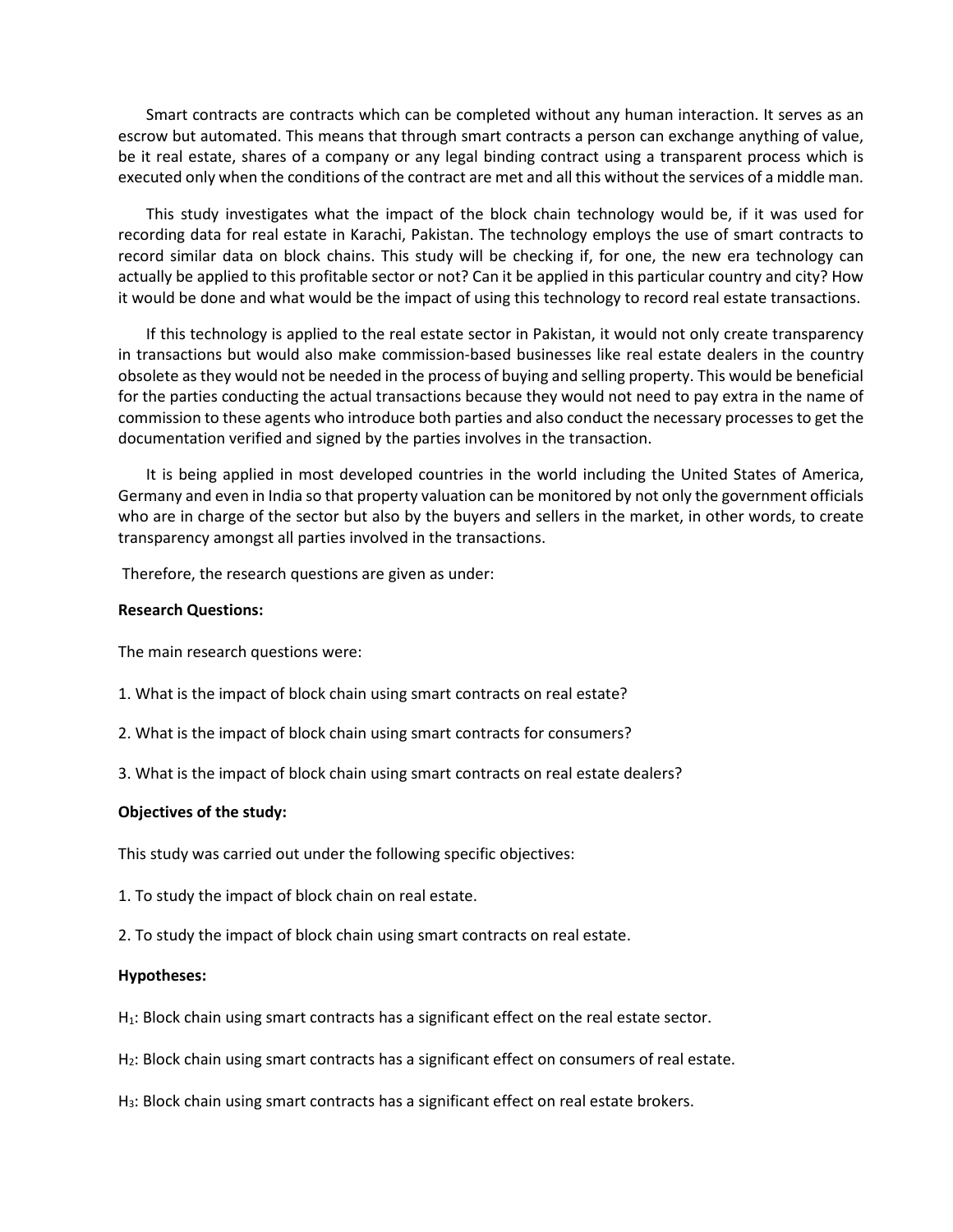#### **LITERATURE REVIEW**

The world over, researchers claim that the block chain technology is how people in the future, will be keeping records and histories of transactions and events and which would be very beneficial if it was applied to the property sector but acceptance will take time as it's a new technology and can be complicated and as yet, the benefits do not outweigh the costs for implementing such a technology. Explaining block chain to people with little or no knowledge of technology can be a daunting task as it is really very difficult to assess where the exact or let's say correct starting point would be. One the easiest explanation is that is a tool for record keeping and managing information about the transactions being conducted on that specific network. The thing that makes it so unique is that all the users or nodes on the network has a partial or complete copy of the transaction history on the block chain. What eradicates the need for a central database is that, firstly, all the transactions are not only time stamped but also no single user can change the data to create any unfair benefit for himself or any other party involved. However, another approach to understanding the system that the block chain employs is to call it an economic layer for the internet, similar to the internet if things, but for financial transactions or transactions which involve assets to be exchanged amongst users without the intervention of middle men or agents (Speilman, 2016).

Agreed upon by numerous technology gurus and researchers, the block chain technology has the potential to disrupt many outdated business models which rely heavily on accurate record keeping. Numerous startup and venture capital funds and not to forget bug corporations are funneling money into the research of the applications of the block chain technology and how it can be applied to their industry. In the case of a decentralized and distributed database, much like the database that the crypto currency Bitcoin operated on, everyone has possession of the complete copy of the database. This makes it impossible for hackers to hack and change records as unlike traditional financial institutions or any organization which depends on the database being a central one with only a limited number of people have access to the data, the block chain data has numerous copies on systems throughout the network making is impossible for hackers to edit each and every record to make the change in data completely untraceable. The process which makes is necessary for all parties to agree on only on correct version of the record is what most people call the second and most fundamental pillar of the block chain technology (Maximilian Friedlmaier, 2016).

However, the block chain does have limitations but, in most cases, these become not so important or even relevant. An example of this is that block chain networks are public, and the transactions can be seen by anyone and certain algorithms can be used to track the people using a certain wallet code. However, this does not matter in all the cases and uses of the block chain because in the case of a public registry, it would be beneficial for the records to be public or even in the process of taxes so that citizens of a country would know where their tax dollars went and where they were used (CSIRO, 2017).

A block chain network has the unique attribute that allows is to not only have a distributed ledger but allows non-trusting members of the network to transact and interact with each other without the need of a trusted intermediary while still being easy to verify whenever the need be. A very useful and significant feature of the block chain is the use and exchange of assets of value through smart contracts which enable transactions with the underlying assets being of significant value. Therefore, the block chain is a revolutionary part of the internet of things and especially for the world we live in as the technological advances are coming at such a rate that it can be difficult to keep track. Thus, the block chain technology and smart contracts indeed do have the potential to pave the way for, not only new processes inside organizations but also innovative business models using distributed applications to drive business in the years to come (Christidis & Devetsikiotis, 2016).

Smart contracts are although programmed much like the normal programming languages used today but differ in the way that they are user defined programs that stipulate regulations in transactions of the underlying asset. Also, compared to outmoded financial or real estate contracts, they would have lower legal and transactional fee and might be able to lower the barriers for entry of new users (Kevin Delmolino, 2015).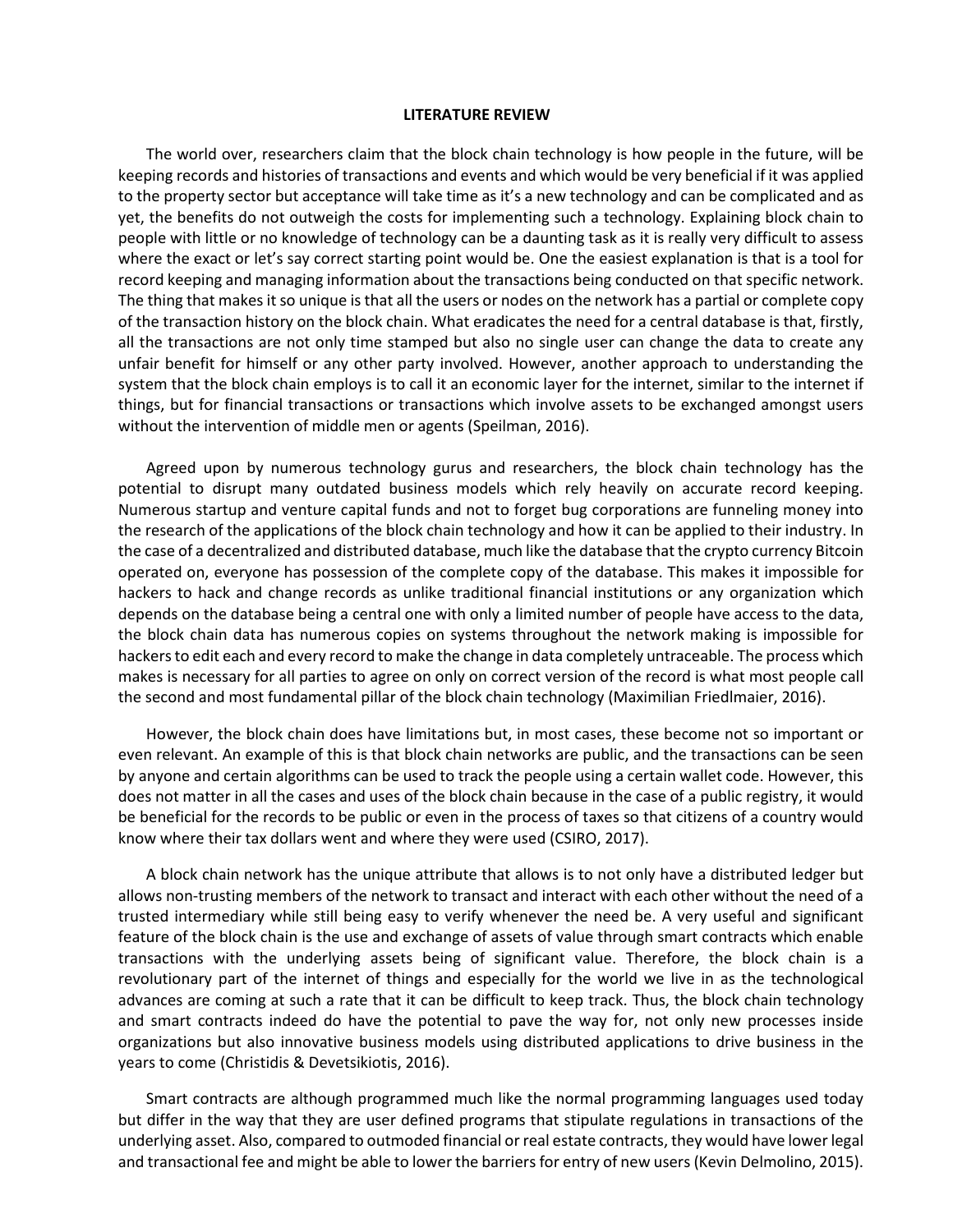The primitive methods of recording real estate data have had a significant impact in the valuations of property in Pakistan. However, our neighbor India also has the same problem in recording real estate data since its inception and block chain technology has the capability to overcome the problems arising from it like manipulation of data and inordinate delays. Therefore, an incorruptible technology should be implemented. There is a difference in which land registration and the keeping land records has evolved over the years. In India, throughout the colonial period, forests and urban areas were excluded from the recording system and instead, areas with potential for agriculture were documented. This was mostly due to the agricultural potential of those areas for which the farmers had to pay taxes which had become one of the main sources of the government income at the time. After independence, the newly formed government of India decided to keep the same method of record keeping. Rural areas were handled in the same way with the Revenue Department maintaining all the records of the land as well as keeping a record of the tax collection from these areas and in urban areas, people relied on deeds which were verified through the Stamps and Registration Department of the locality. As time passed, little or no attention was paid in making this system up to date or amending it to provide transparency. This has caused enormous gaps between the legislation and the policy which can be blamed on the political influences of the country not taking it seriously or for their own benefits and unfair gains (Bal, 2017).

#### **METHODOLOGY**

The geographic distribution is chosen due to fact that this paper wants to determine the impact of the block chain technology on not only consumers but also on the economic implications that it would have on the real estate sector in Karachi, Pakistan as the real estate sector in Karachi is worth billions of rupees and the impact if the block chain would be implemented would be massive and which would affect millions of people residing in the city as well as investors abroad.

The methodology which will be applied for this research paper is by making a questionnaire which would be a universal one and would be filled out by real estate agents, developers, investors, people who are currently working on the block chain technology in Pakistan as well as people in the fintech space working in Pakistan.

Once that is complete, the data collected with analyzed using the latest SPSS software. SPSS stands for Statistical Package for the Social Science. It is the most well-known software used for analysis of data and has been used in numerous studies across the globe. It can perform all kinds of analysis as well as handle large amounts of data.

Therefore, the research design was formed by deciding on the objectives of the study which included block chain implementation first and then moving on to the research questions with followed. This led to the development of the hypothesis and the questions being researched upon. Next came the data collection and then analyzing the data through the latest version of the SPSS Ver. 23 software and checking it through the correlation test to get the results which then led to the conclusion and recommendations on the topic.

This research conducted in Positivism Paradigm, and Pure Quantitative research based available constructs. The research is explanatory based on selected independent and dependent variables we will explain the relationship of effect on Block chain and real estate. The research conducted through Questionnaire adapted from previous empirical researches.

The research was conducted using a questionnaire. The questionnaire would have questions with close ended answers using the Likert scales which offer a range of options for answers in questionnaire's so that the subject's most accurate response could be recorded. They typically do have a moderate point with end perspectives ranging from very good to very bad. Therefore, the Likert scale would assist in getting degrees of opinions that would be more precise than answers with only two options.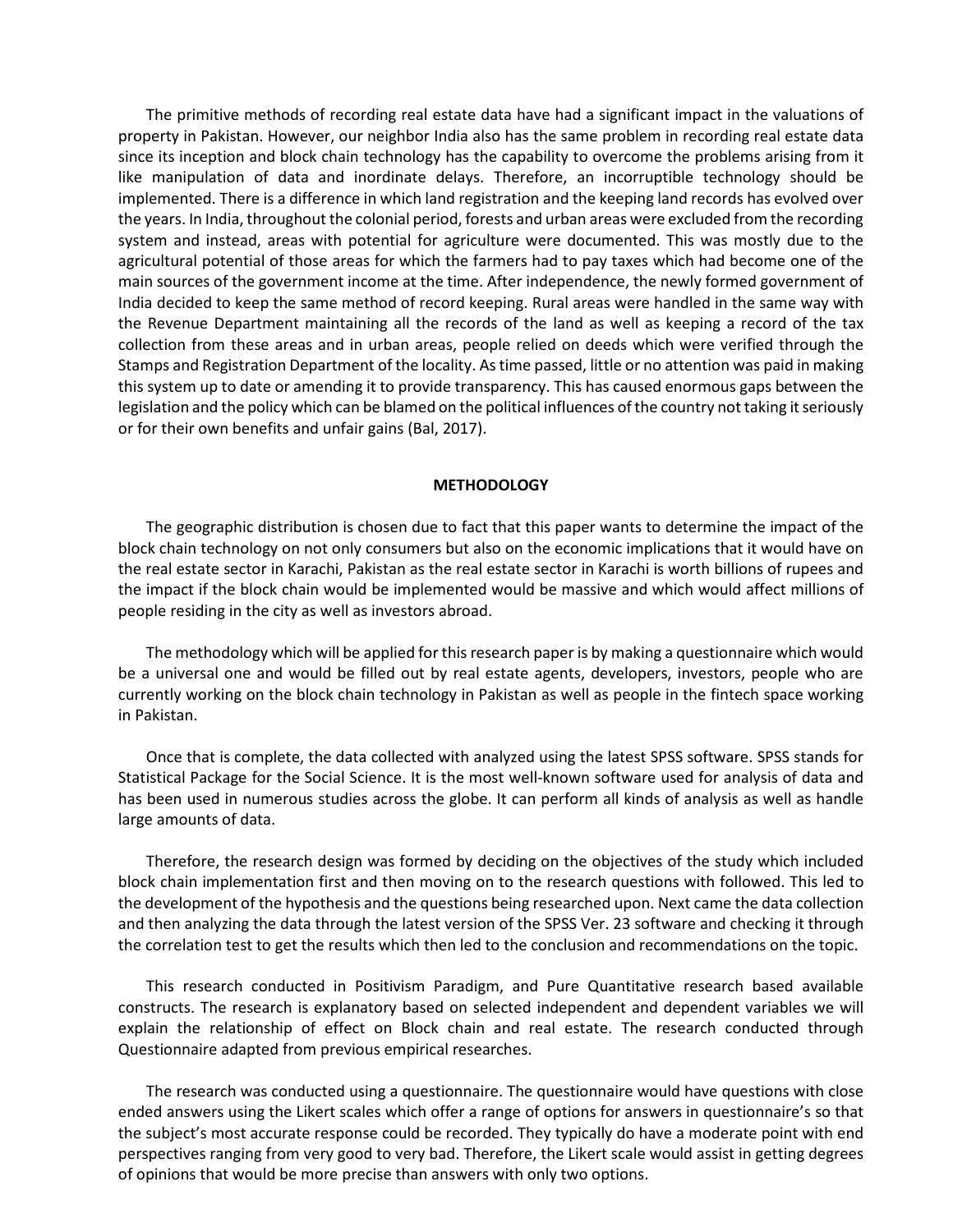The impact of applying the block chain to the real estate sector for this study is determined by using a questionnaire with thirteen questions to get information from real estate brokers operating in the buying and selling of properties in DHA as well as developers of property, people using the block chain technology for their daily purposes as well as investors who investing property in DHA. These groups of people were selected as although their views may differ, the study could get an accurate conclusion as to how the technology would impact the real estate sector is this area in Karachi, Pakistan.

The variables that were used were:

# **Independent Variable1:** Block chain **Independent Variable2:** Smart Contracts **Dependent Variable:** Real Estate

The conceptual framework is designed to test how the block chain technology would influence the buying and selling of real estate in Karachi, Pakistan. Also, since all transactions are done on paper and only have records maintained by a centralized digital register owned by the government organizations which are responsible for real estate title registry so what part would smart contracts play if they were implemented instead of the current system.

# **DATA ANALYSIS, FINDINGS, AND DISCUSSION**

# **Reliability Testing and Analysis**

# **Table 1: Scale Measurement of Collected Data**

| <b>Variables</b>       | <b>Items</b> | <b>Cronbach's Alpha</b> |
|------------------------|--------------|-------------------------|
| <b>Block Chain</b>     | 5            | 0.7                     |
| <b>Smart Contracts</b> | 5            | 0.6                     |
| <b>Real Estate</b>     | 5            | 0.9                     |

The Cronbach's Alpha value shows that the reliability of collected data from the respondents is 0.70 which in percentage is 70%. This result is more than acceptable since the minimum requirement of acceptability is 70%. It further shows that the results are consistent and reliable for further analysis. Hence, the block chain is considered as significant factor as found through 5 items on Likert-scale with consistency of the responses at 70%. The above table shows the responses over Smart contract. The Cronbach's Alpha value shows 0.60 which means 60% data is consistent. The collected data over the items of the Real estate are consistent in nature and further tests applied to see the impact of the block chain to the real estate sector using smart contracts.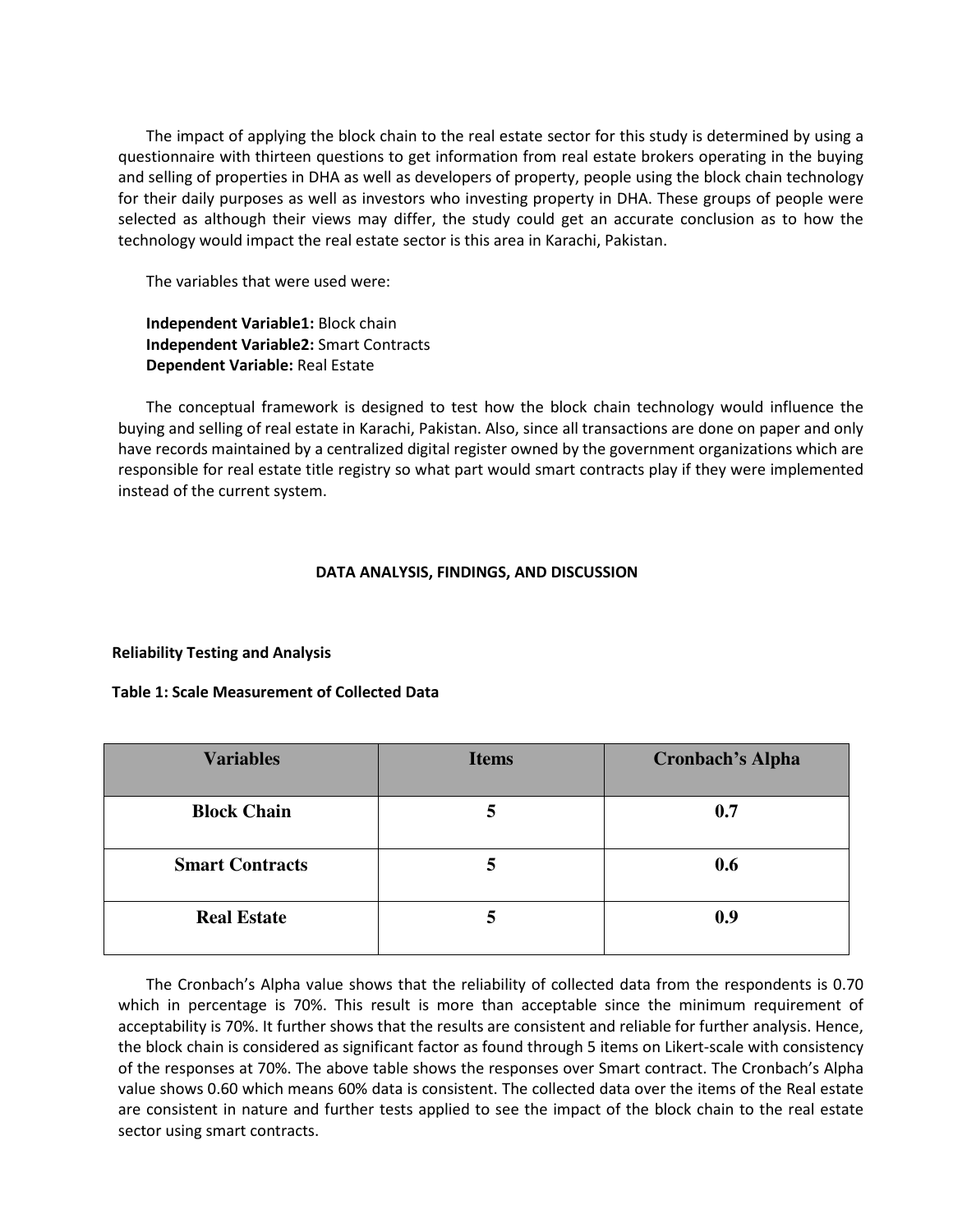## **Correlation Analysis**

# **Table 2: Correlation Matrix with Dependent variable**

# **Correlations**

|                        |                     | <b>Real Estate</b> | <b>Block Chain</b> | <b>Smart Contracts</b> |
|------------------------|---------------------|--------------------|--------------------|------------------------|
|                        | Pearson Correlation |                    | .058               | .076                   |
| <b>Real Estate</b>     | Sig. (2-tailed)     |                    | .494               | .369                   |
|                        | N                   | 140                | 140                | 140                    |
|                        | Pearson Correlation | .058               |                    | .156                   |
| <b>Block Chain</b>     | Sig. (2-tailed)     | .494               |                    | .065                   |
|                        | $\mathbf N$         | 140                | 140                | 140                    |
|                        | Pearson Correlation | .076               | .156               | 1                      |
| <b>Smart Contracts</b> | Sig. (2-tailed)     | .369               | .065               |                        |
|                        | N                   | 140                | 140                | 140                    |

The Correlation analysis table shows the relationship between the independent variables with dependent variables at two tailed as data normally distributed collected from the respondents. The above table shows the block chain and smart contracts do not have significant relationship with real estate sector in Karachi. The values are less than that are significant. The block chains also show the relationship between the variable at 0.494 which is not significant. Smart contracts also do not have a significant impact at 0.369.

# **Multiple Regression Model**

The regression analysis predicts and explains the relationship between the independent and dependent variable. In this research, two independent variables and one dependent variable were selected to predict the relationship of the block chain and smart contracts towards the real estate sector as a dependent variable. The multiple regression model research reports the r square value as model determination and F- Statistic for model accuracy and determination.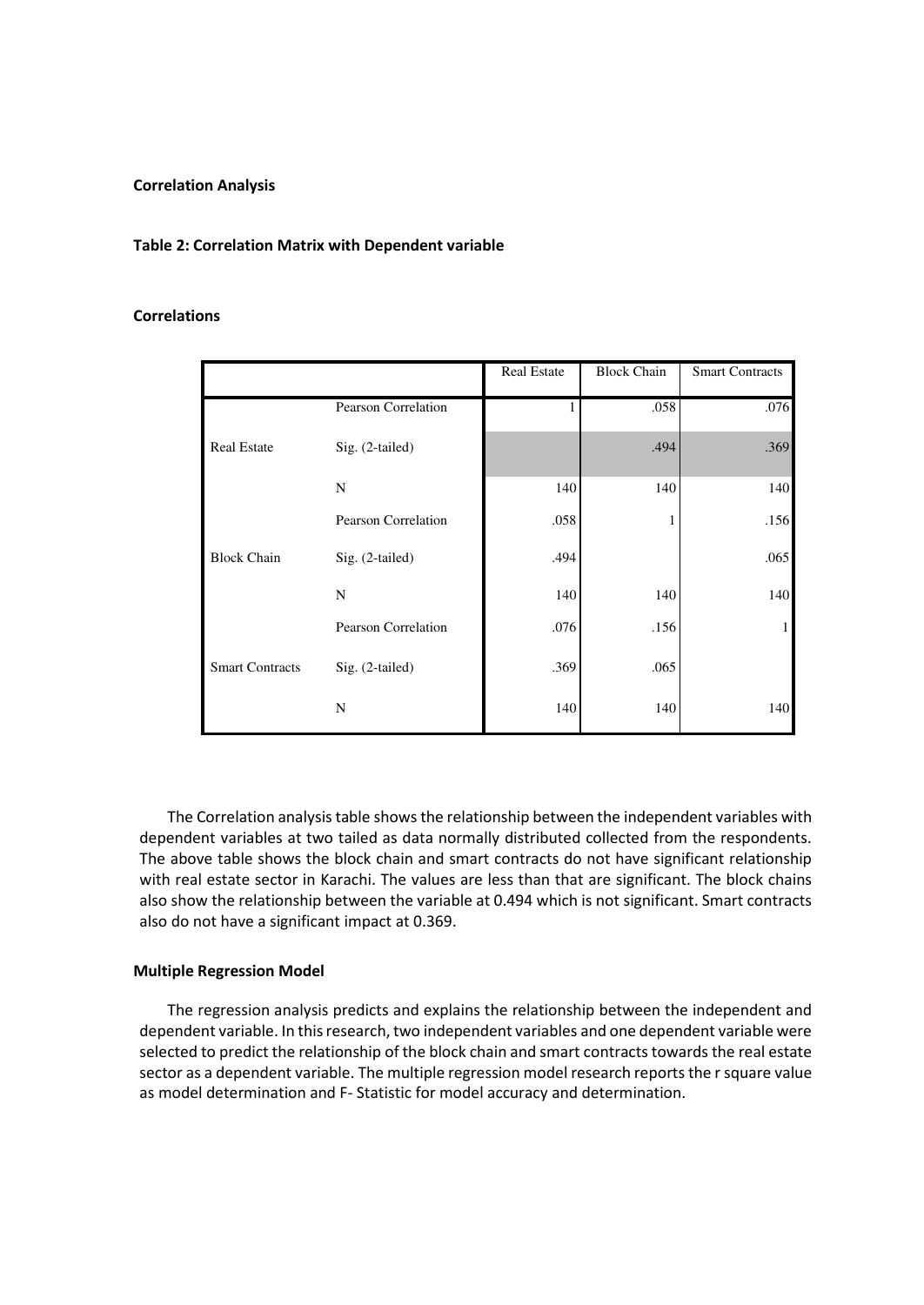# **Table 3: Regression Model Summary**

## **Coefficients**

| Model |                        | <b>Unstandardized Coefficients</b> |            | Standardized | t     | Sig. |
|-------|------------------------|------------------------------------|------------|--------------|-------|------|
|       |                        |                                    |            | Coefficients |       |      |
|       |                        | B                                  | Std. Error | Beta         |       |      |
|       | (Constant)             | 2.696                              | .278       |              | 9.697 | .000 |
| 1     | <b>Block Chain</b>     | .041                               | .075       | .047         | .551  | .583 |
|       | <b>Smart Contracts</b> | .065                               | .081       | .069         | .802  | .424 |

**a. Dependent Variable: Real Estate**

#### **Table 4: Regression Model Summary**

#### **Model Summary**

| Model |     | R Square | Adjusted R | Std. Error of the |
|-------|-----|----------|------------|-------------------|
|       |     |          | Square     | Estimate          |
|       | .60 | .520     | .ou        | .47289            |

#### **Predictors: (Constant), Smart Contracts, Block Chain**

The R square shows .60 that shows the model is significant and can predict the 60% change in the dependent variable with change in independent variable. The standard error of an estimate as .47 shows the variability in the unexplained part shows significance change with market factors regarding real estate and behavior of the people used in the sample.

The responses show that people in the real estate sector as well as people using block chain would like the system to be transparent so that all users can see what the volume is as well as the process of these properties so that buyers, so they may get accurate prices of their property holdings in DHA. They also agree that the government should also be able to view the prices of these properties so that they can allocate taxes and duties accordingly.

However, the real estate agents did not agree on block chain being implemented as they do not prefer so much visibility of the prices and values of these properties, which included plots, apartments and completed houses would cause their profit margins to go down and eventually they would have to go out of business as buyers and sellers would be able to transacts without any intervention from them but instead only digitally.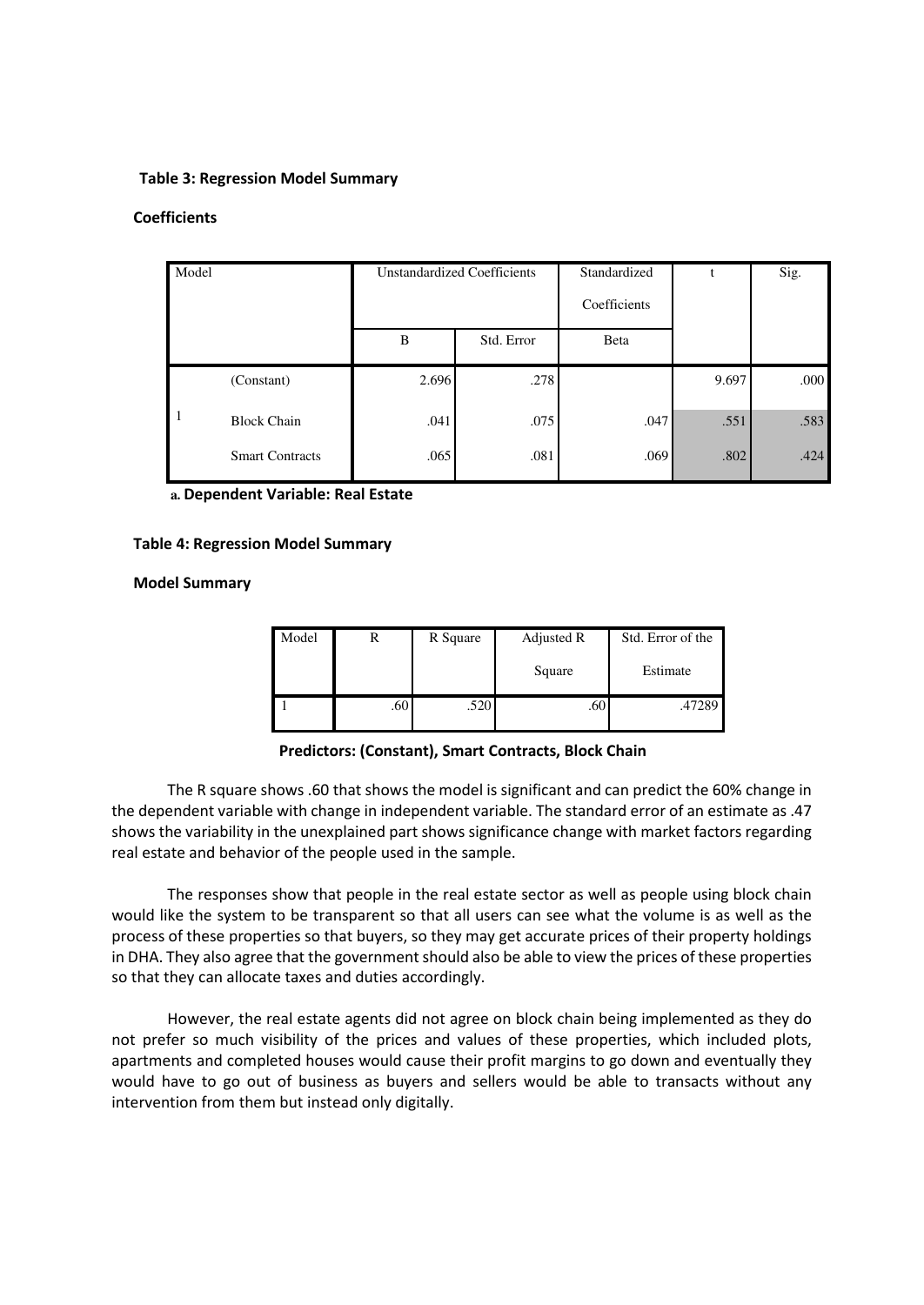Whereas, investors and people who would potentially buy property as well as people using the block chain agreed that it would be a better idea to implement the block chain of this real estate sector as it would become a much better investment as well product if they knew what the prevailing rates in the market was instead of being deceived by a broker or a middle man as well the historical prices and rates could become a better indicator to forecast prices in the future of these assets so that chances of a loss would be much less than it is now.

#### **CONCLUSION**

The aim of this study was to determine the impact of applying the block chain technology to the real estate sector in the area of DHA in Karachi, Pakistan. For this, different models were explored, and a questionnaire was also filled by subjects who are either working in the real estate sector in DHA or are investors ad well subjects who are using the block chain technology in their daily life. The conclusion that was derived was that although most of the respondents wanted technology to be implemented in this profitable sector of business, the people earning the most from the trading of these assets, the real estate brokers would rather not have this technology implemented in DHA as it would enable any new or old buyer or seller to see the prices at which these properties are being traded, which would cut into their profits as well as eventually make them redundant.

This study recommends that the government of Pakistan should take serious note and should apply the block chain technology to the real estate sector so that it is transparent in nature for the general population of the country as well as departments who are stakeholders in the real estate sector for the government so that these transactions can be taxed accurately, unlike the current system which is in place in DHA, Karachi.

This study was conducted in six months and due to the limitation of time, data on the real estate sector and resources, this study could only be conducted within an area in Karachi called Defense Housing Authority or DHA which has 8 phases with residential and commercial properties.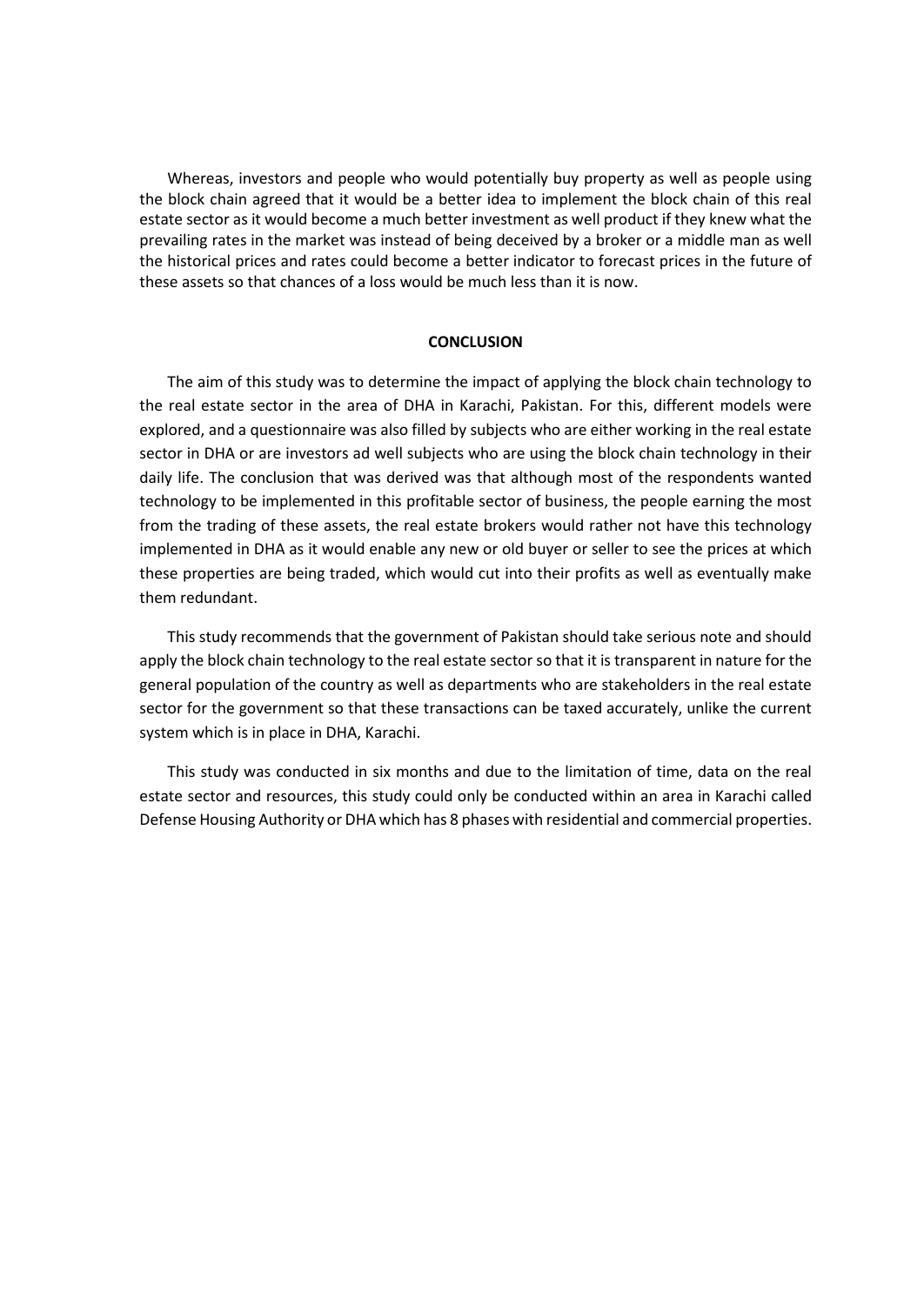#### **REFERENCES**

Eyal, I., Gencer, A. E., Sirer, E. G., & Renesse, R. v. (2016). Bitcoin-NG: A Scalable Blockchain Protocol. Santa Clara: Cornell University.

Friedlmaier, M., Tumasjan, A., & Welpe, I. (2017). Disrupting Industries with Blockchain. Munich: Technische Universität München (TUM) – TUM School of Management.

Hillbom, E., & Tillstrom, T. (2016). Applications of smart-contracts and smart property using Block chain. Gothenburg: University of Gothenburg.

Amadeo, K. (2017, June 10). Real Estate: What It Is and How It Works. Retrieved from The Balance: https://www.thebalance.com/real-estate-what-it-is-and-how-it-works-3305882 Atzori, M. (2015). Blockchain Technology and Decentralized Governance. University College of London.

Bal, M. (2017). Securing Property Rights in India Through Distributed Ledger Technology. New Delhi: Observer Research Foundation.

Blockgeeks. (2015, May 1). Smart Contracts: The Blockchain Technology That Will Replace Lawyers. Retrieved from Blockgeeks: https://blockgeeks.com/guides/smart-contracts.

Christidis, K., & Devetsikiotis, M. (2016). Blockchains and Smart Contracts for the Internet of Things. North Carolina: IEEE.

Crosby, M., Nachiappan, Pattanayak, P., Verma, S., & Kalyanaraman, V. (2016). BlockChain Technology: Beyond Bitcoin. Berkely : Berkely University.

CSIRO. (2017). Risks and Opputunities for Systems Using Blockchain and Smart Contracts. Sydney: CSIRO.

Dictionary.com. (n.d.). Record keeping. Retrieved from Dictionary.com: http://www.dictionary.com/browse/recordkeeping.

Harker, P. T. (2017). Fintech: Revolution or Evolution? Pennsylvania: University of Pennsylvania School of Engineering.

Investopedia. (2015, January 1). Block chain. Retrieved July 29, 2017, from Investopedia: http://www.investopedia.com/terms/b/blockchain.asp.

Kevin Delmolino, M. A. (2015). Step by Step Towards Creating a Safe Smart Contract. Maryland: University of Maryland.

Malviya, H. (2015). Blockchain for Real Estate. itsblockchain.com.